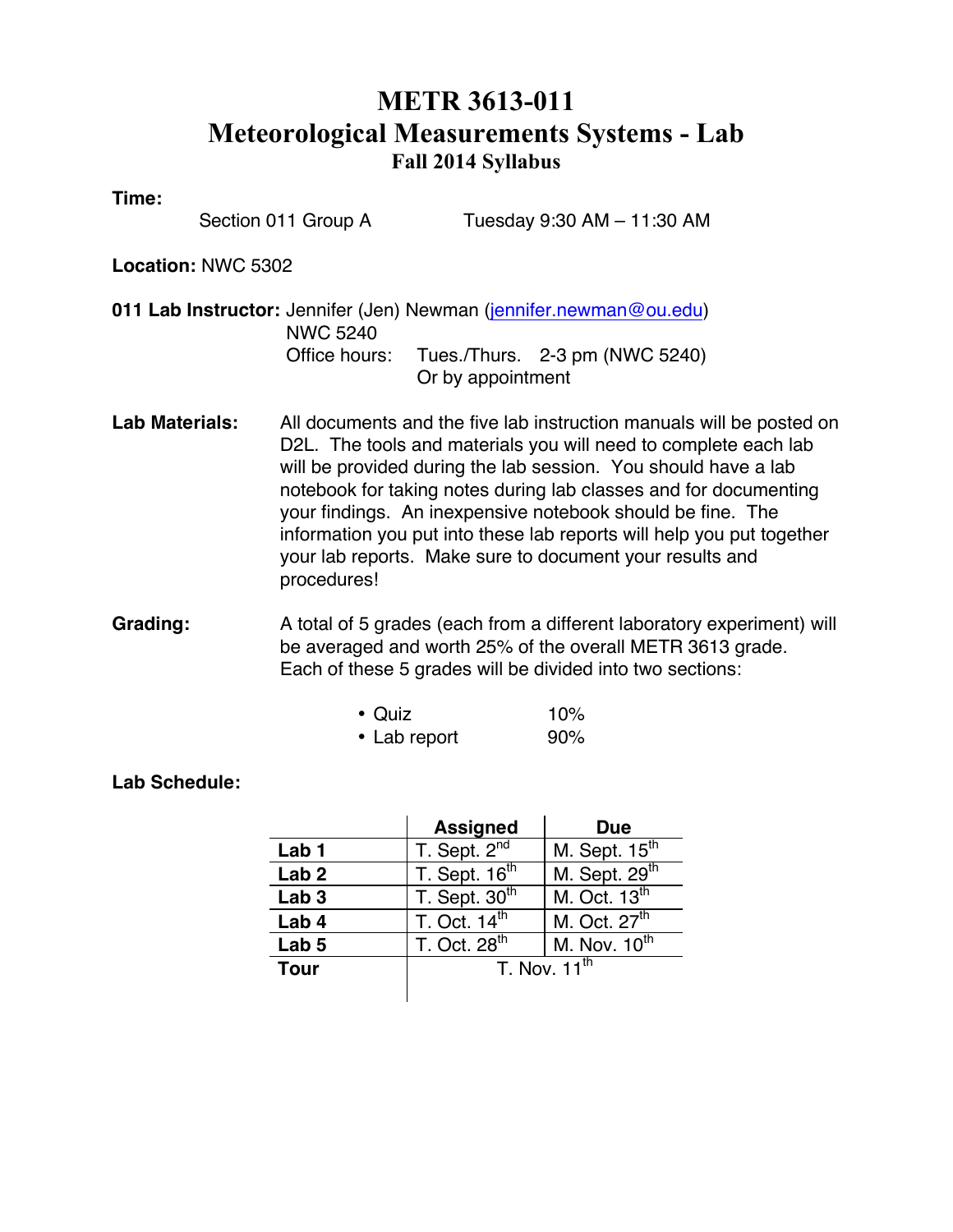# **Lab Instructions, Quizzes, and Assignments**

## **Laboratory Manuals**

A total of five laboratory manuals will be used during this course. Lab manuals and additional lab handouts can be found online on D2L during the week before your scheduled lab. Each manual contains background about the lab, a description of the laboratory experiment, and the assignment to be completed. You will have a period of almost two weeks (13 days) to complete the lab. Make sure to read the lab prior to coming to class so you are prepared. **You are responsible for bringing a printed copy of the lab description to the lab classes.**

### **Quizzes**

A short quiz will take place at the beginning of each lab. The quizzes are meant to make sure that you go over the lab manual material beforehand and come to class prepared. Being aware of what the lab is about will help you go through the experiment efficiently. It will be easier for you to understand what is going on and even finish early. The quizzes will include approximately five questions and will be based on the material discussed in the corresponding lab manual. Quizzes will go under the quiz category.

## **Laboratory Assignments**

Lab assignments are designed to help you understand the material learned in lecture, but also to help you in the learning process of writing a full laboratory report. The first laboratory assignment will be the easiest one to carry out and to document. It will require some data analysis, learning some of the basics on how to display results in scientific documents, and some basic writing (you will demonstrate your ability to summarize). You will develop a simplified/reduced lab report for the second laboratory assignment. The final three assignments will consist of full laboratory reports, and their format will be somewhat similar to that of your Senior Capstone projects. Writing skills that you learn in this class will carry over to other places such as your job, any research you may do, and your Senior Capstone project.

There will be a total of 5 assignments during the semester, which will be related to the material covered during the corresponding laboratory session. Each assignment must be submitted electronically to a D2L dropbox by 8 PM on the evening before the next lab session. Your Dropbox folders are already created and have names like "Lab 1 – Group A, Tuesday – Instructor: Jen." For every hour the lab is late, 10% will be taken off the lab grade. If you are late and email your assignment, you must use only your OU or Rossby email accounts. I prefer '.docx' documents if you use Word; or '.pdf'. Please use the following convention for naming your files: LastnameFirstname\*.doc (i.e. NewmanJenniferLab1.doc). No printed hardcopy of the assignment is required (unless explicitly specified in the assignment).

Although lab experiments are carried out in teams and data must be shared among team members, the assignments must be written up individually. Any form of copying text from reports of other students, laboratory manuals or any other material publicly available without making references will be treated as academic misconduct.